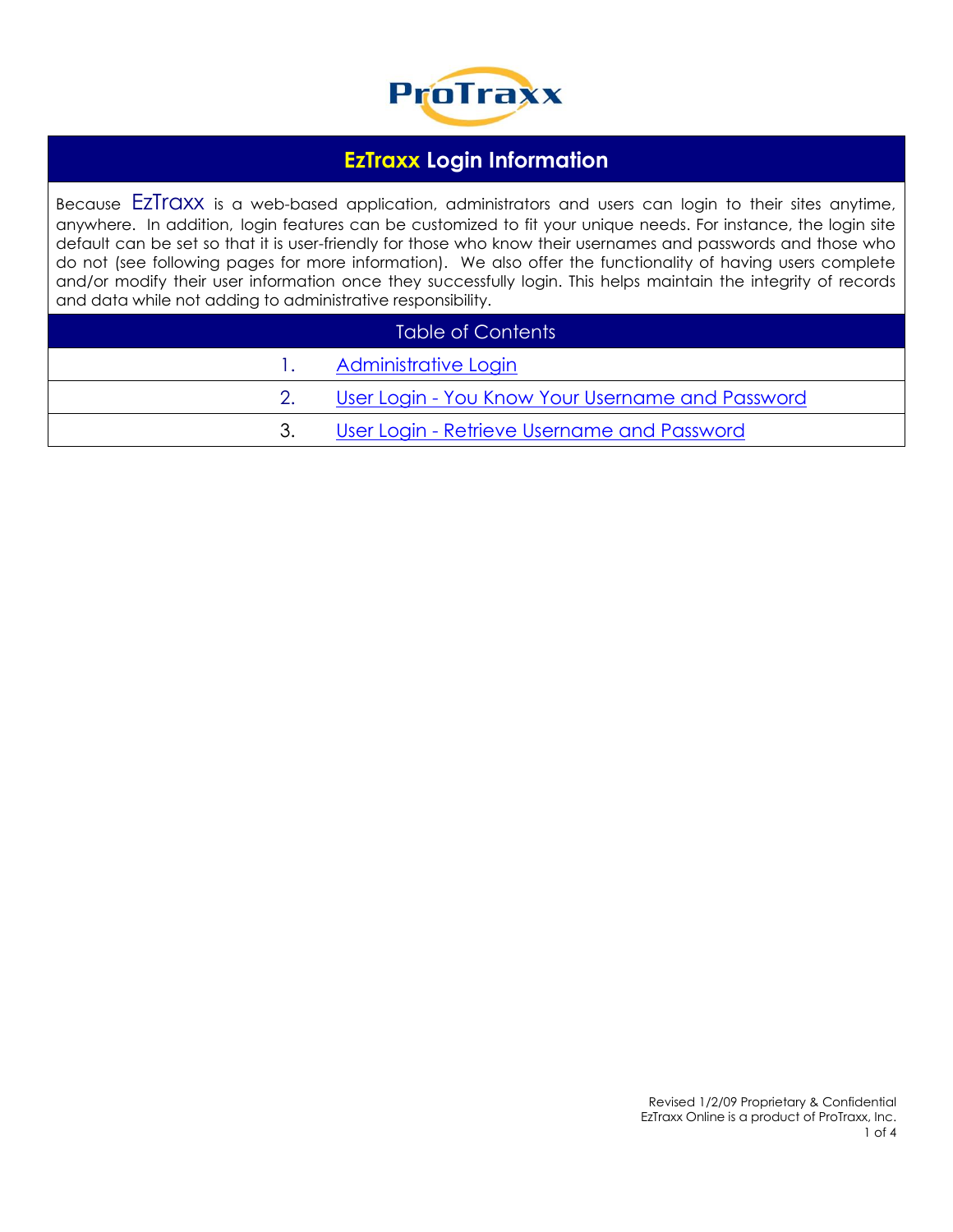<span id="page-1-0"></span>

| 1. Administrative Login                                                                                                                                                                                                                                                                      |                                                                                                                                                                                                                                                                                                                                                                                                                                                                                                                                                                                                                                                                                                                                                                                                                                                                                                                                                                                                                                                                                                                                                                                                                                                                                                                                                                                                                                                                                                                                                                                                                                                                                                                                                                                                                                                                                                            |  |  |  |
|----------------------------------------------------------------------------------------------------------------------------------------------------------------------------------------------------------------------------------------------------------------------------------------------|------------------------------------------------------------------------------------------------------------------------------------------------------------------------------------------------------------------------------------------------------------------------------------------------------------------------------------------------------------------------------------------------------------------------------------------------------------------------------------------------------------------------------------------------------------------------------------------------------------------------------------------------------------------------------------------------------------------------------------------------------------------------------------------------------------------------------------------------------------------------------------------------------------------------------------------------------------------------------------------------------------------------------------------------------------------------------------------------------------------------------------------------------------------------------------------------------------------------------------------------------------------------------------------------------------------------------------------------------------------------------------------------------------------------------------------------------------------------------------------------------------------------------------------------------------------------------------------------------------------------------------------------------------------------------------------------------------------------------------------------------------------------------------------------------------------------------------------------------------------------------------------------------------|--|--|--|
| Visit the ProTraxx Homepage -<br>www.protraxx.com<br><b>Click the LOGIN button.</b>                                                                                                                                                                                                          | <b>ProTraxx</b><br><b>LOGIN</b><br><b>ofessional Development Management Solution</b><br>reTraxx is the premier provider of professional development menagement solut<br>of services. Our applications assist educators in dramically reducing the<br>Iministrative burden associated with appurate recordisesping while faci<br>Online Catalogs<br><b>Collar under combination</b> of<br>clion, analysis, and real-time reporting options necessary to make data-drive<br><b>Click Hor</b><br>ndustry knowledge and<br><b>Bour solutions are designs</b><br>al to the success of today's educational prostigations. It is not enough to provide poportunities to staff. Hore importantly,<br>that that participation is in offerings vihich are diverse in subject and content to setaty staff interest and eddings state<br>and developed from the us<br>tive inpect on student performanc<br>ante ultila hauten a reu<br>erspective<br><b>Courses centre</b> faque<br><b>Cour held superiance and</b><br>To effectively meneze the numerous tests associated with these offerings demands a substantial amount of time, anargy and res<br>ques track record<br>sent to streamline processes, reduce data entry, eliminate paper processes, and utilize collected data to make informed decisions about staff and<br>student needs<br>sells of Erlinux Only<br>While the No Child Left Behind Act has prompted edministrators to focus attention on accountability for student performance, many districts and proenizations an<br>rable to include staff data in the expertise data collection and analysis process due to disperate systems and incomplete inform<br>The Salution<br>ProTrace provides a single solution for the collection and tracking of employee and participant data including<br>இப்போர்க்க அவர்கி <sup>ற</sup> ்கையாகி வாக்கும், அவர்க் ஆட்டுக்கும் ஆவர்.<br>with the ground and |  |  |  |
| The LOGIN page will now be displayed.<br>Type in your User Name and Password. (If you<br>have forgotten this information, click the<br>Forget your username/password? link at the<br>bottom of the page, and this information will<br>be sent to your email.<br>Click the Login Here button. | <b>Welcome to EzTraxx Online</b><br><b>User Name:</b><br>Password:<br><b>Login Here</b><br>eriSign<br>Forget your username/password?<br>ecured<br>VERIEY                                                                                                                                                                                                                                                                                                                                                                                                                                                                                                                                                                                                                                                                                                                                                                                                                                                                                                                                                                                                                                                                                                                                                                                                                                                                                                                                                                                                                                                                                                                                                                                                                                                                                                                                                   |  |  |  |
| The Homepage will now be displayed.                                                                                                                                                                                                                                                          | <b>Nelcome Danielle Salina</b><br>Extrasa C Exfiredite   Exhibition   Security   Reports<br><b>ACTIVITY</b><br><b>IMPORTANT NEW COURSE OFFERING - IPDP &amp; EzProfile</b><br>What's New? PROFESSIONAL LEAVE REQUESTS - SCHEDULED FOR RELEASE 9/18/0<br><b>DIROLLMEN</b><br>ATTENDANI<br><b>Brow All Work Summary</b><br><b>ATTAINST</b><br>My Work<br><b>SUMMARY COUN</b><br>EMPLOYEE<br>MY APPROVED ACTIVITIES<br><b>MIX</b><br><b>HATRICTOR</b><br>MY DEVIED ACTIVITIES<br><b>PARTICIPANTS</b><br>MY DRAFT ACTIVITIES<br><b>ATEM</b><br>MY OPENED ACTIVITIES<br><b>ATEN</b><br><b>HERCHART INFORMAT</b><br><b>MEW</b><br>MY PEODIO ACTIVITY<br>Click on Link to view page<br>in the second company of the second company of the company of the company of the company of the company of the company of the company of the company of the company of the company of the company of the company of the compan                                                                                                                                                                                                                                                                                                                                                                                                                                                                                                                                                                                                                                                                                                                                                                                                                                                                                                                                                                                             |  |  |  |

Home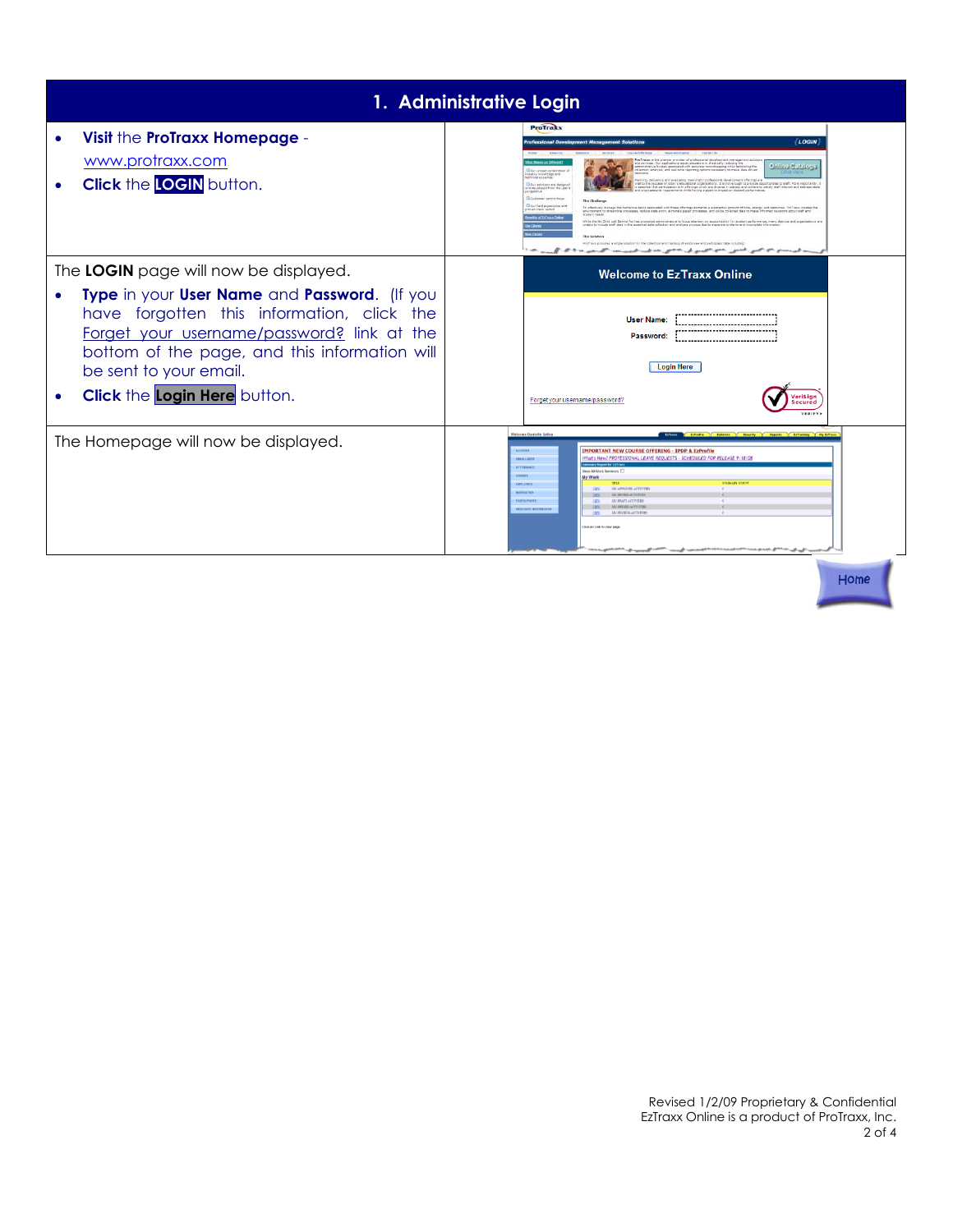<span id="page-2-0"></span>

| 2. User Login - You know Your Username and Password.                                                                                                                               |  |                                                                                       |  |  |  |
|------------------------------------------------------------------------------------------------------------------------------------------------------------------------------------|--|---------------------------------------------------------------------------------------|--|--|--|
| Visit the ProTraxx Home Page: www.protraxx.com                                                                                                                                     |  |                                                                                       |  |  |  |
| Enter your <b>User Name</b> and <b>Password</b> in their<br>$\bullet$<br>respective fields.                                                                                        |  | <b>Welcome to EzTraxx Online</b>                                                      |  |  |  |
| Click the Login Here button.<br>$\bullet$<br>Note: If you have forgotten your user name/password<br>information, click the Forget your username/ password?<br>link to retrieve it. |  | <b>User Name:</b><br>Password:<br><b>Login Here</b><br>Forget your username/password? |  |  |  |
|                                                                                                                                                                                    |  | Home                                                                                  |  |  |  |